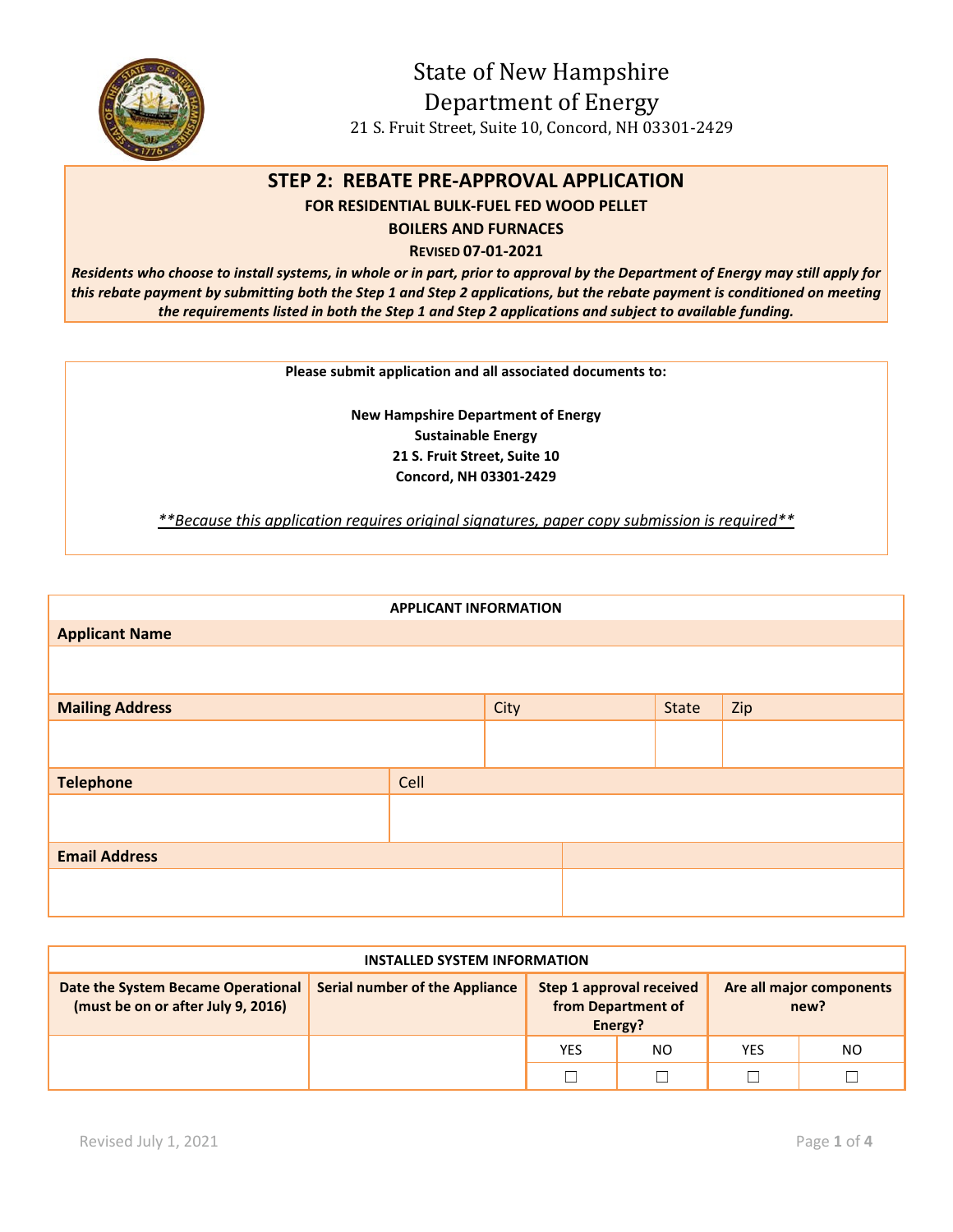**If there were no changes in project equipment, system specifications, the Step 1 Project Cost Summary or other information included in the Step 1 application, check here** ☐ **and proceed to the Required Attachments on page 3.**

## **CHANGES TO PROJECT INFORMATION**

**Describe in the space below any changes in the project equipment, system specifications, or other changes to the information provided in the Step 1 Rebate Pre-Approval Application.** 

| REVISED PROJECT COST SUMMARY AND ADJUSTED REBATE CALCULATION     |                                                                                                |                         |             |                      |                                                    |
|------------------------------------------------------------------|------------------------------------------------------------------------------------------------|-------------------------|-------------|----------------------|----------------------------------------------------|
|                                                                  | <b>Project Components</b>                                                                      |                         | <b>Cost</b> | <b>Rebate</b>        |                                                    |
|                                                                  | Appliance (Boiler or Furnace)                                                                  |                         |             | \$                   |                                                    |
|                                                                  | <b>Fuel Storage Bin</b>                                                                        |                         |             | \$                   |                                                    |
|                                                                  | <b>Fuel Conveyance</b>                                                                         |                         |             | \$                   |                                                    |
|                                                                  | <b>Controls and Circulators</b>                                                                |                         |             | \$                   |                                                    |
|                                                                  | Thermal Storage Tank                                                                           |                         |             | \$                   |                                                    |
|                                                                  | <b>Indirect Hot Water Heater</b>                                                               |                         |             | \$                   |                                                    |
|                                                                  | Labor (excluding any self-labor)                                                               |                         | \$          |                      |                                                    |
|                                                                  | Carbon Monoxide Detector (Indoor Storage Only)                                                 |                         |             | \$                   |                                                    |
|                                                                  | Other eligible components up to the point of interconnection with heat<br>distribution system. |                         |             | \$                   |                                                    |
|                                                                  | <b>Revised Total Project Cost</b>                                                              |                         |             | \$                   | Total Project Cost * 40%<br>up to \$10,000         |
|                                                                  |                                                                                                | $\zeta$                 |             |                      |                                                    |
|                                                                  | <b>Wood Pellet Fuel Storage Adder</b>                                                          | <b>Storage Bin Size</b> |             |                      | $(\text{ttons} - 3) * $100 \text{ up}$<br>to \$500 |
|                                                                  | Add \$100/ton for bins over 3 tons up to \$500                                                 |                         | tons        | <b>Storage Adder</b> | \$                                                 |
| <b>REVISED TOTAL REBATE</b><br>(Rebate Subtotal + Storage Adder) |                                                                                                |                         |             | \$                   |                                                    |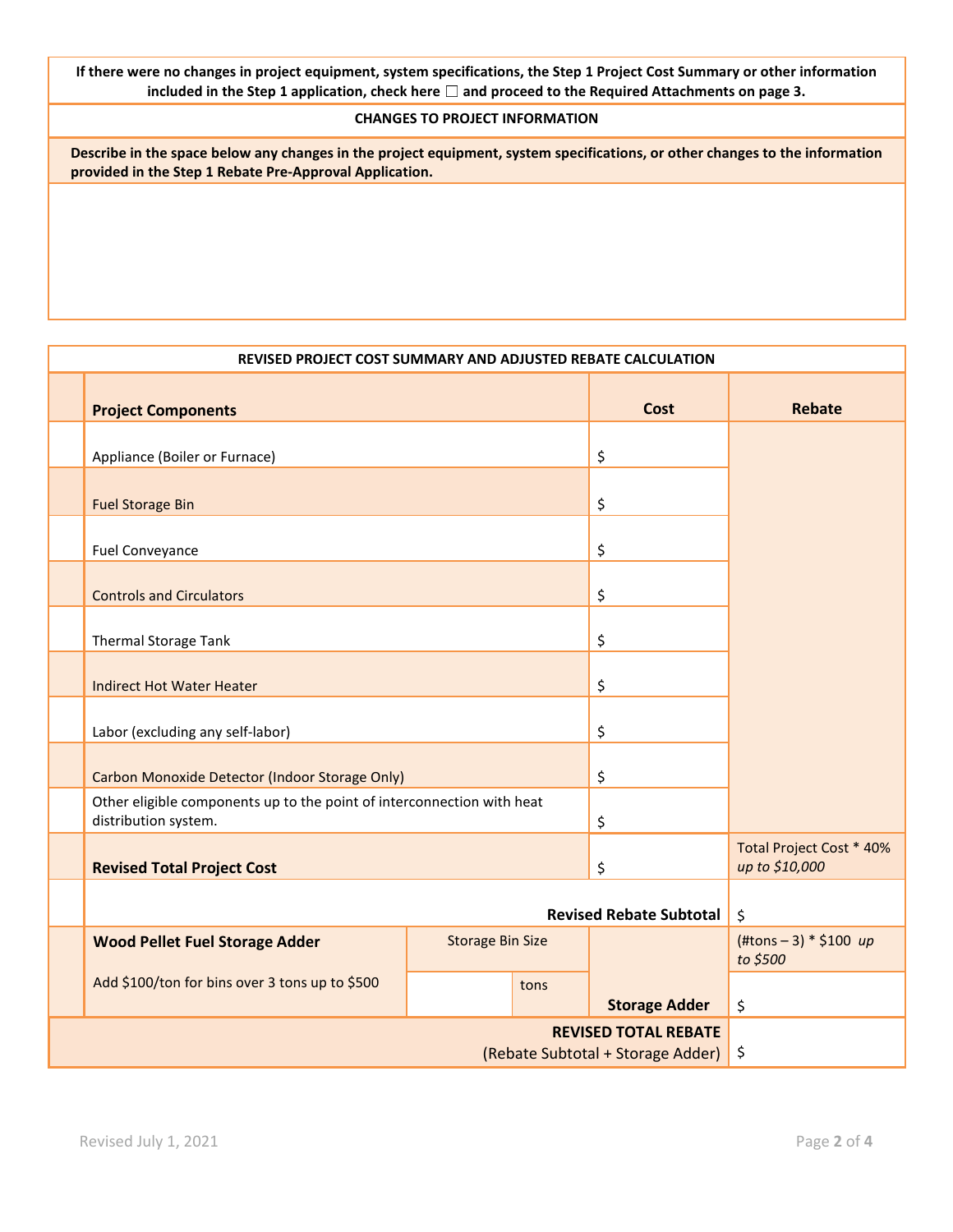| <b>REQUIRED ATTACHMENTS</b>                                                                                                                                                                                                                                                                                                                                                                                                                                                                                                                                                                                                                                                                                                                                                                                                                                                                                                                                                                                                                                                                                                                                  |                                                                                                                                                                                                 |                 |                                      |  |  |  |
|--------------------------------------------------------------------------------------------------------------------------------------------------------------------------------------------------------------------------------------------------------------------------------------------------------------------------------------------------------------------------------------------------------------------------------------------------------------------------------------------------------------------------------------------------------------------------------------------------------------------------------------------------------------------------------------------------------------------------------------------------------------------------------------------------------------------------------------------------------------------------------------------------------------------------------------------------------------------------------------------------------------------------------------------------------------------------------------------------------------------------------------------------------------|-------------------------------------------------------------------------------------------------------------------------------------------------------------------------------------------------|-----------------|--------------------------------------|--|--|--|
|                                                                                                                                                                                                                                                                                                                                                                                                                                                                                                                                                                                                                                                                                                                                                                                                                                                                                                                                                                                                                                                                                                                                                              | These items (copies) must be attached to the application:                                                                                                                                       | <b>Attached</b> |                                      |  |  |  |
| 1.                                                                                                                                                                                                                                                                                                                                                                                                                                                                                                                                                                                                                                                                                                                                                                                                                                                                                                                                                                                                                                                                                                                                                           | Paid invoice(s) indicating total costs for parts and labor.                                                                                                                                     | $\Box$          |                                      |  |  |  |
| 2.                                                                                                                                                                                                                                                                                                                                                                                                                                                                                                                                                                                                                                                                                                                                                                                                                                                                                                                                                                                                                                                                                                                                                           | Pictures of the installed heating system.                                                                                                                                                       | $\Box$          |                                      |  |  |  |
| 3.                                                                                                                                                                                                                                                                                                                                                                                                                                                                                                                                                                                                                                                                                                                                                                                                                                                                                                                                                                                                                                                                                                                                                           | Pictures of the installed bulk storage system, including a picture of the safety placard.                                                                                                       | $\Box$          |                                      |  |  |  |
| 4.                                                                                                                                                                                                                                                                                                                                                                                                                                                                                                                                                                                                                                                                                                                                                                                                                                                                                                                                                                                                                                                                                                                                                           | Picture of the carbon monoxide detector (indoor storage only).                                                                                                                                  | $\Box$          |                                      |  |  |  |
| 5.                                                                                                                                                                                                                                                                                                                                                                                                                                                                                                                                                                                                                                                                                                                                                                                                                                                                                                                                                                                                                                                                                                                                                           | Documentation of the rated BTU/hr of the system.                                                                                                                                                | $\Box$          | On file                              |  |  |  |
| 6.                                                                                                                                                                                                                                                                                                                                                                                                                                                                                                                                                                                                                                                                                                                                                                                                                                                                                                                                                                                                                                                                                                                                                           | Documentation of thermal efficiency.                                                                                                                                                            | $\Box$          | On file                              |  |  |  |
|                                                                                                                                                                                                                                                                                                                                                                                                                                                                                                                                                                                                                                                                                                                                                                                                                                                                                                                                                                                                                                                                                                                                                              | The licensed plumber, electrician, or fire department designee can initial and date the applicable box(es) provided,<br>or provide a short letter.                                              |                 | <b>Initials &amp;</b><br><b>Date</b> |  |  |  |
| 7.                                                                                                                                                                                                                                                                                                                                                                                                                                                                                                                                                                                                                                                                                                                                                                                                                                                                                                                                                                                                                                                                                                                                                           | Documentation that the installed system has been inspected by a local building code official or, if a<br>boiler, a NH licensed plumber, or, if a furnace, a NH licensed electrician.            | $\Box$          |                                      |  |  |  |
| 8.                                                                                                                                                                                                                                                                                                                                                                                                                                                                                                                                                                                                                                                                                                                                                                                                                                                                                                                                                                                                                                                                                                                                                           | Building permit or other documentation that the facility meets local zoning regulations (if none,<br>please explain).                                                                           | $\Box$          |                                      |  |  |  |
| 9.                                                                                                                                                                                                                                                                                                                                                                                                                                                                                                                                                                                                                                                                                                                                                                                                                                                                                                                                                                                                                                                                                                                                                           | System approval and sign-off from the municipal fire chief or designee or the State Fire Marshal or<br>designee.                                                                                | $\Box$          |                                      |  |  |  |
|                                                                                                                                                                                                                                                                                                                                                                                                                                                                                                                                                                                                                                                                                                                                                                                                                                                                                                                                                                                                                                                                                                                                                              | <b>DECLARATION</b>                                                                                                                                                                              |                 |                                      |  |  |  |
| The pictures included are of the applicant's installed system;<br>2.<br>The applicant will not sell or otherwise transfer the equipment unless as a part of a sale of the home for a period of 10 years;<br>3.<br>The information provided in both the Step 1 Rebate Pre-Approval Application and this Step 2 Rebate Request Application are<br>4.<br>true and correct to the best of the applicant's knowledge and belief;<br>The applicant understands that program funds are limited and available on a first come, first serve basis;<br>5.<br>Submission of the Step 1 Rebate Pre-Approval Application guarantees the applicant's place in the funding queue for a period of<br>6.<br>three months, after which the funding will be reallocated unless a one-time written extension has been approved by the<br>Department of Energy; and<br>The applicant agrees that the system, installation, and documents supporting the application may be audited and inspected by<br>7.<br>the New Hampshire Department of Energy, and agrees to provide energy production data on the system for a period of ten (10)<br>years if requested by the Department. |                                                                                                                                                                                                 |                 |                                      |  |  |  |
|                                                                                                                                                                                                                                                                                                                                                                                                                                                                                                                                                                                                                                                                                                                                                                                                                                                                                                                                                                                                                                                                                                                                                              | <b>Applicant Signature</b><br>Date<br>Only one signature needed per household.<br>Subscribed and sworn before me this _________________ (day) of _______________ (month) in the year __________ |                 |                                      |  |  |  |
|                                                                                                                                                                                                                                                                                                                                                                                                                                                                                                                                                                                                                                                                                                                                                                                                                                                                                                                                                                                                                                                                                                                                                              | Notary Public/Justice of the Peace                                                                                                                                                              |                 |                                      |  |  |  |
| My Commission Expires: ________________________                                                                                                                                                                                                                                                                                                                                                                                                                                                                                                                                                                                                                                                                                                                                                                                                                                                                                                                                                                                                                                                                                                              |                                                                                                                                                                                                 |                 |                                      |  |  |  |